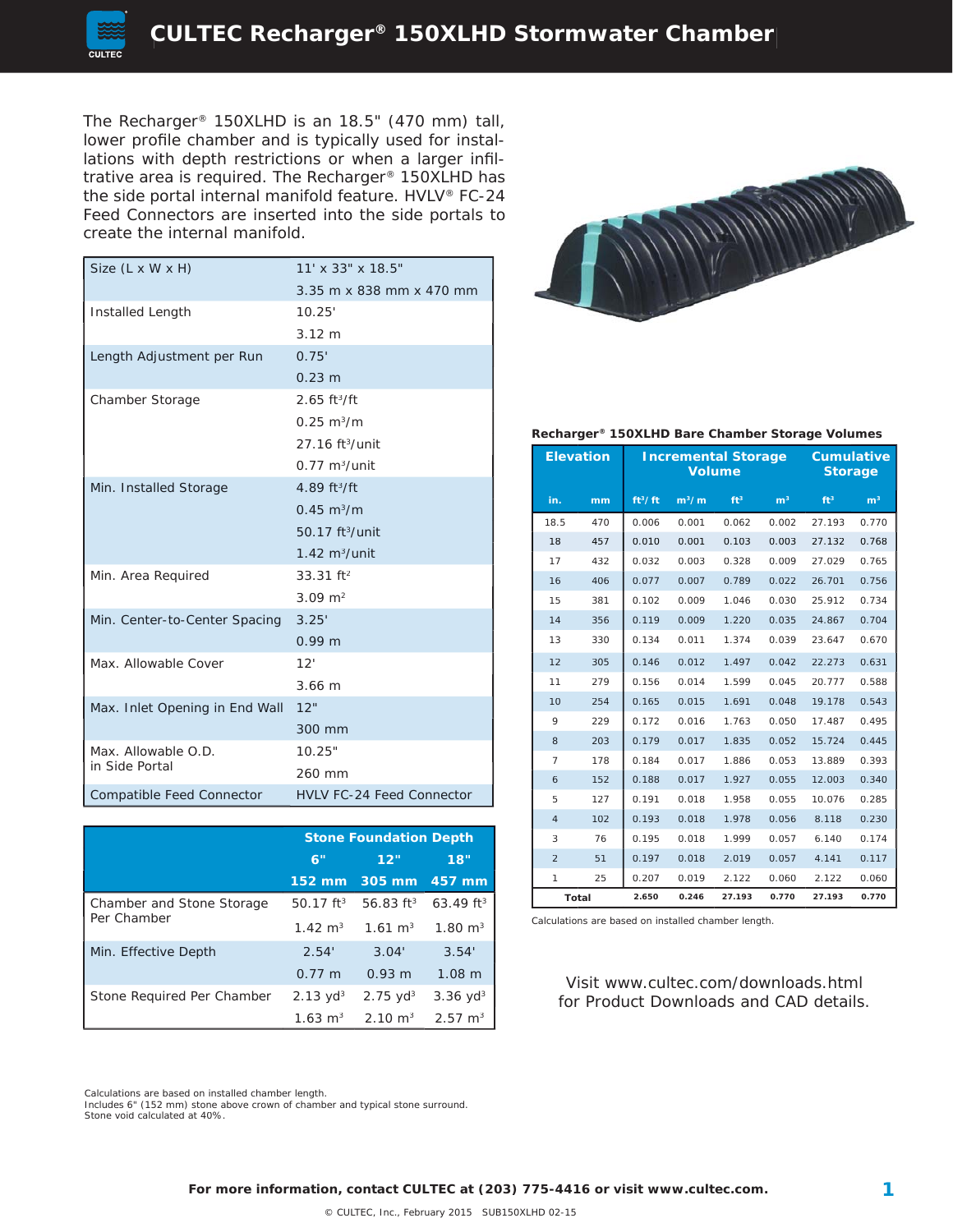

## **Three View Drawing**



# **Typical Interlock Installation**

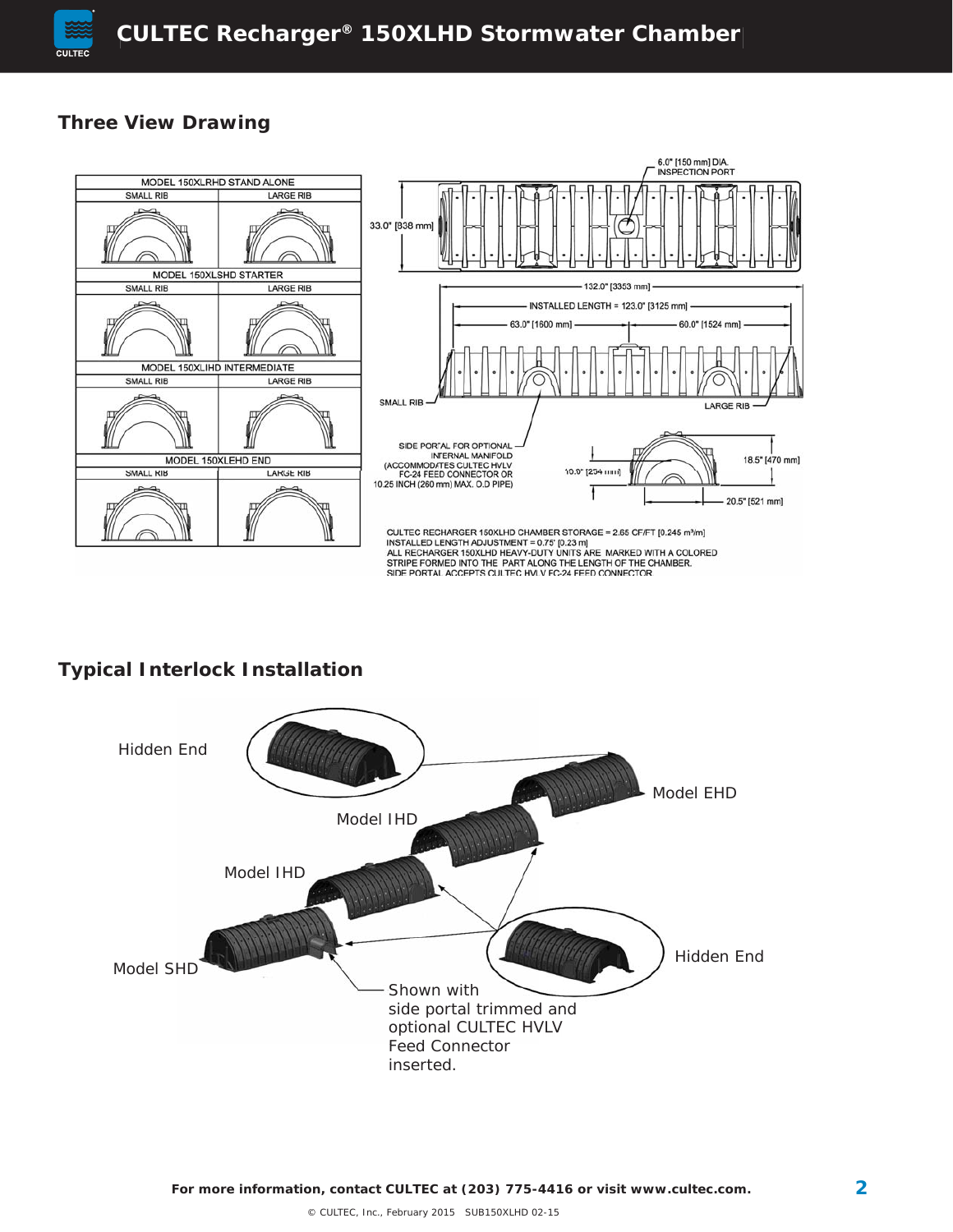

### **Plan View Drawing**



## **Typical Cross Section for Traffic Application**